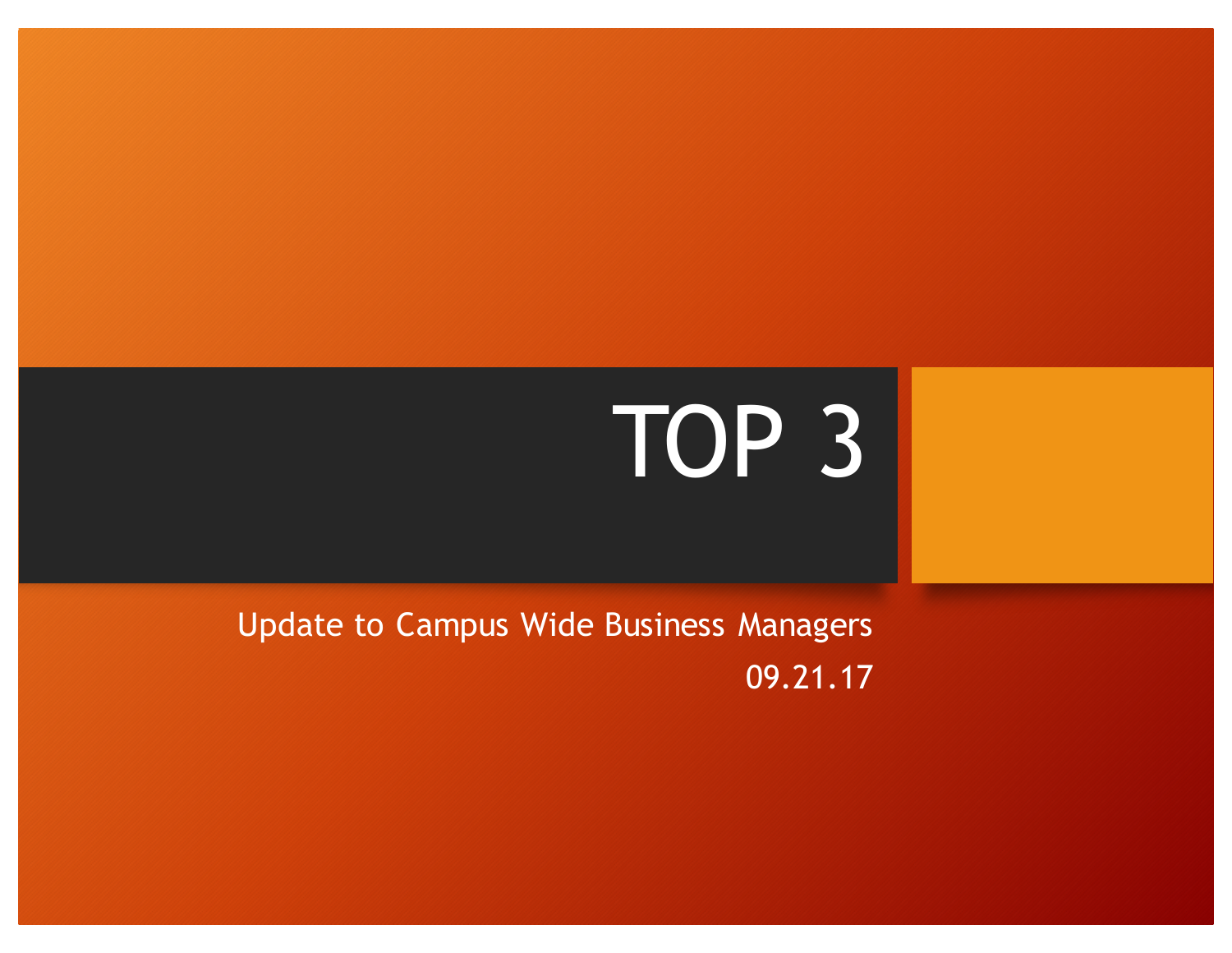# **IRIS Functionality**

| <b>Suggestion</b>                                                                                                                                      | <b>Status</b>                                                  |
|--------------------------------------------------------------------------------------------------------------------------------------------------------|----------------------------------------------------------------|
| Searching payments based on vendor invoice number                                                                                                      |                                                                |
| Searching pro card purchases globally (thru IRIS) rather than<br>month by month (thru pro-card statements)                                             |                                                                |
| Eliminate the header page when you print an IRIS document.                                                                                             | <b>Need example of header page</b>                             |
| Electronic updates within IRIS after funding or pay change<br>approvals.                                                                               | To be discussed with the IRIS<br>team                          |
| R-Account Ledgers - Sources vs Uses NOT Actual vs Budget                                                                                               |                                                                |
| Improved and simplified accounting for self-supporting<br>activities combining E and I accounts into a single account<br>showing revenue and expenses. | <b>DONE!</b> Contact Accounting &<br><b>Budget for details</b> |
| Eliminate monthly phone log reconciliations                                                                                                            | DONE!                                                          |
| Eliminate budgets on R-accounts                                                                                                                        | Under Review - gathering<br>requirements                       |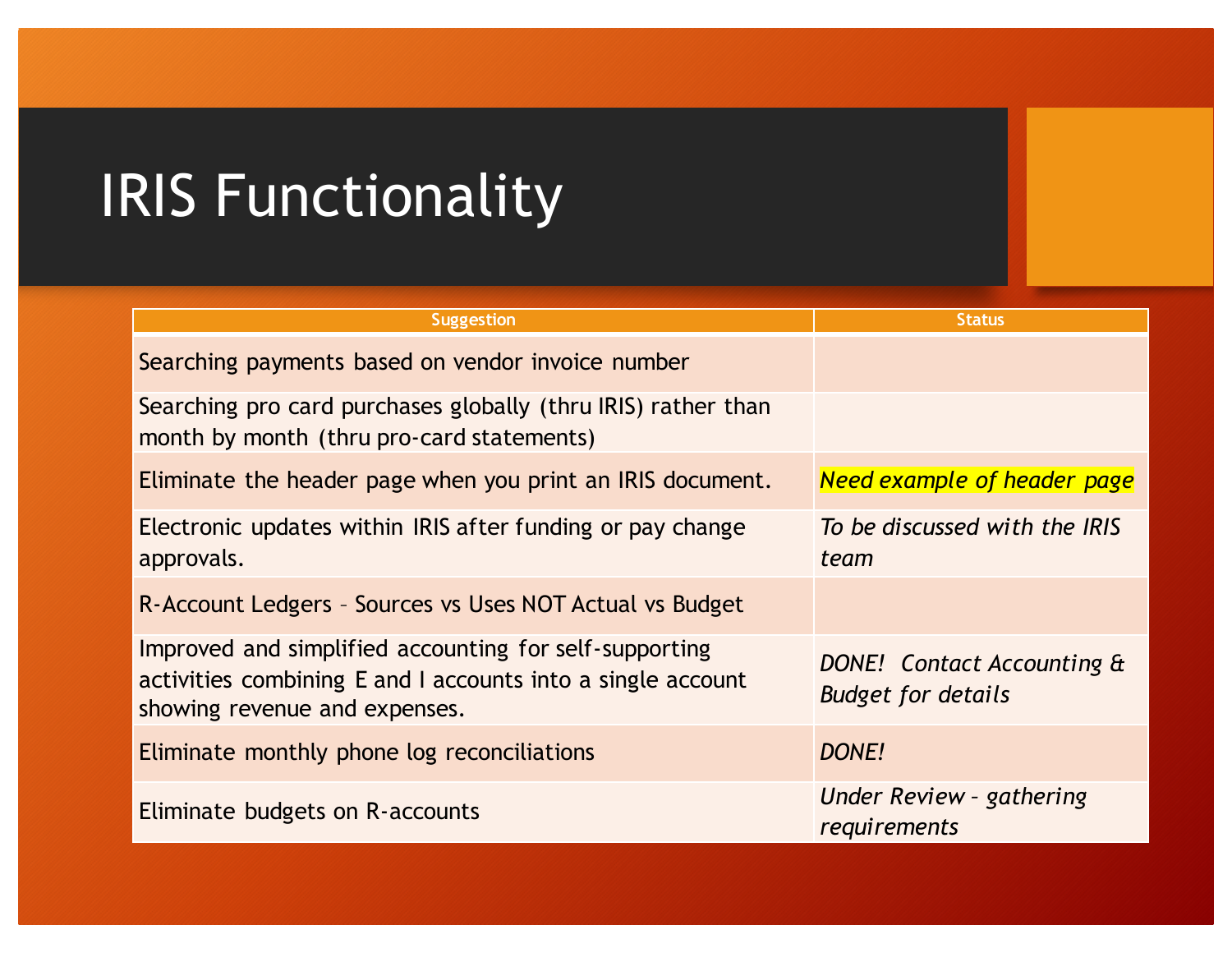# Travel

| <b>Suggestion</b>                                                               | <b>Status</b>                                                                                                                                         |
|---------------------------------------------------------------------------------|-------------------------------------------------------------------------------------------------------------------------------------------------------|
| Scanning travel receipts                                                        | <b>AVAILABLE!</b> Not required, but departments<br>can use this functionality any time. Original<br>receipts must be maintained in the<br>department. |
| Exempt employees be allowed to complete a<br>T-25 to direct bill their airfare. | <b>COMING SOON!</b> Change in campus<br>procedure in process.                                                                                         |
| Comprehensive travel management system                                          | UT CBOs reviewing options                                                                                                                             |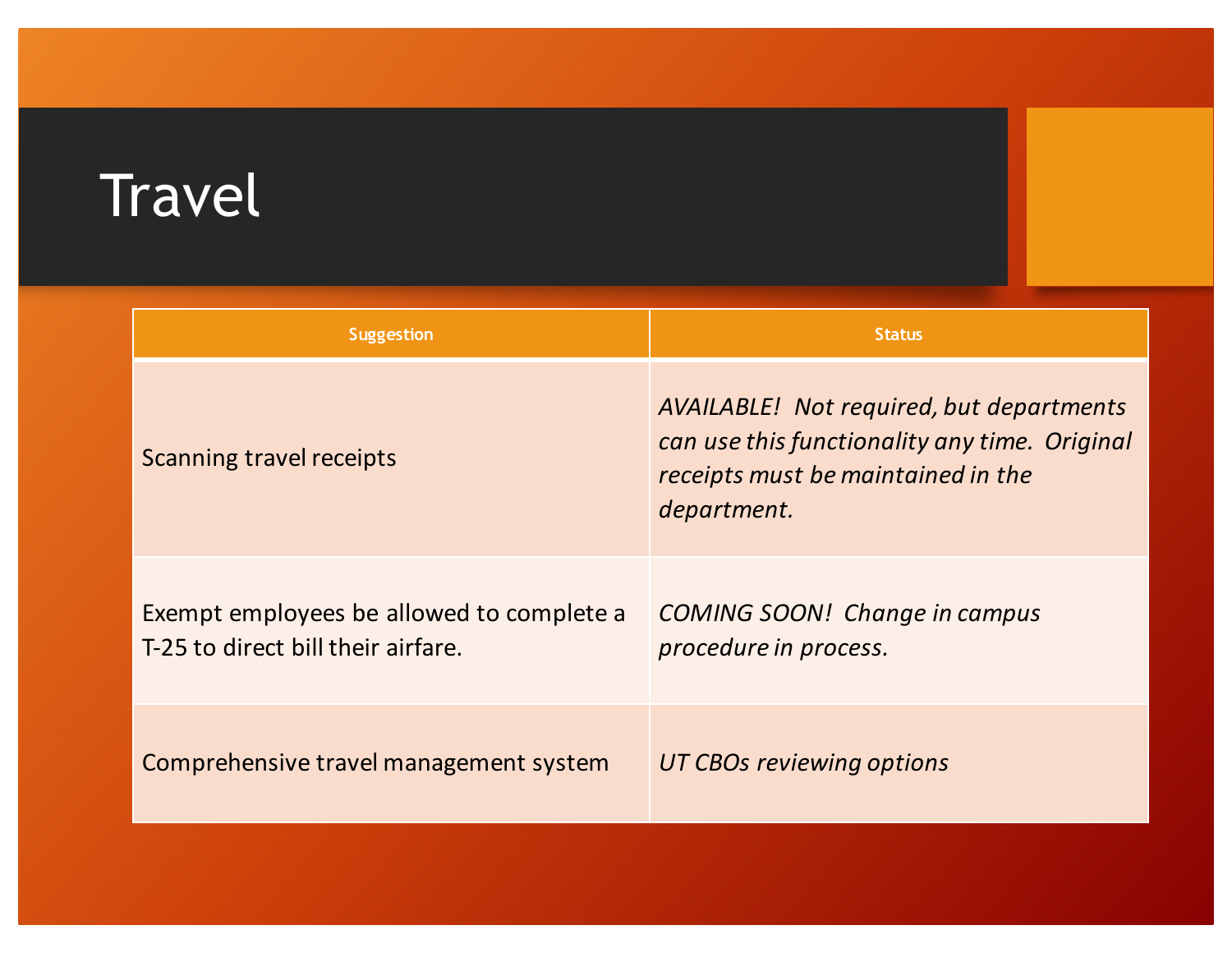#### Procurement / ESM System Functionality

| <b>Suggestion</b>                                                                                                                                             | <b>Status</b> |
|---------------------------------------------------------------------------------------------------------------------------------------------------------------|---------------|
| Why can it not store the pro card?                                                                                                                            | Requested     |
| When checking out, why can't the Asset > \$5000 not default<br>to "No" if the total order is less than \$5000?                                                | Requested     |
| When a person purchases an item through Marketplace, the<br>obligation of that item is not reflected in real time in IRIS to<br>help determine true balances. | Requested     |
| Bid Limit – Moving the limit to \$10,000 was one of the most<br>helpful things (A. Haynes)                                                                    |               |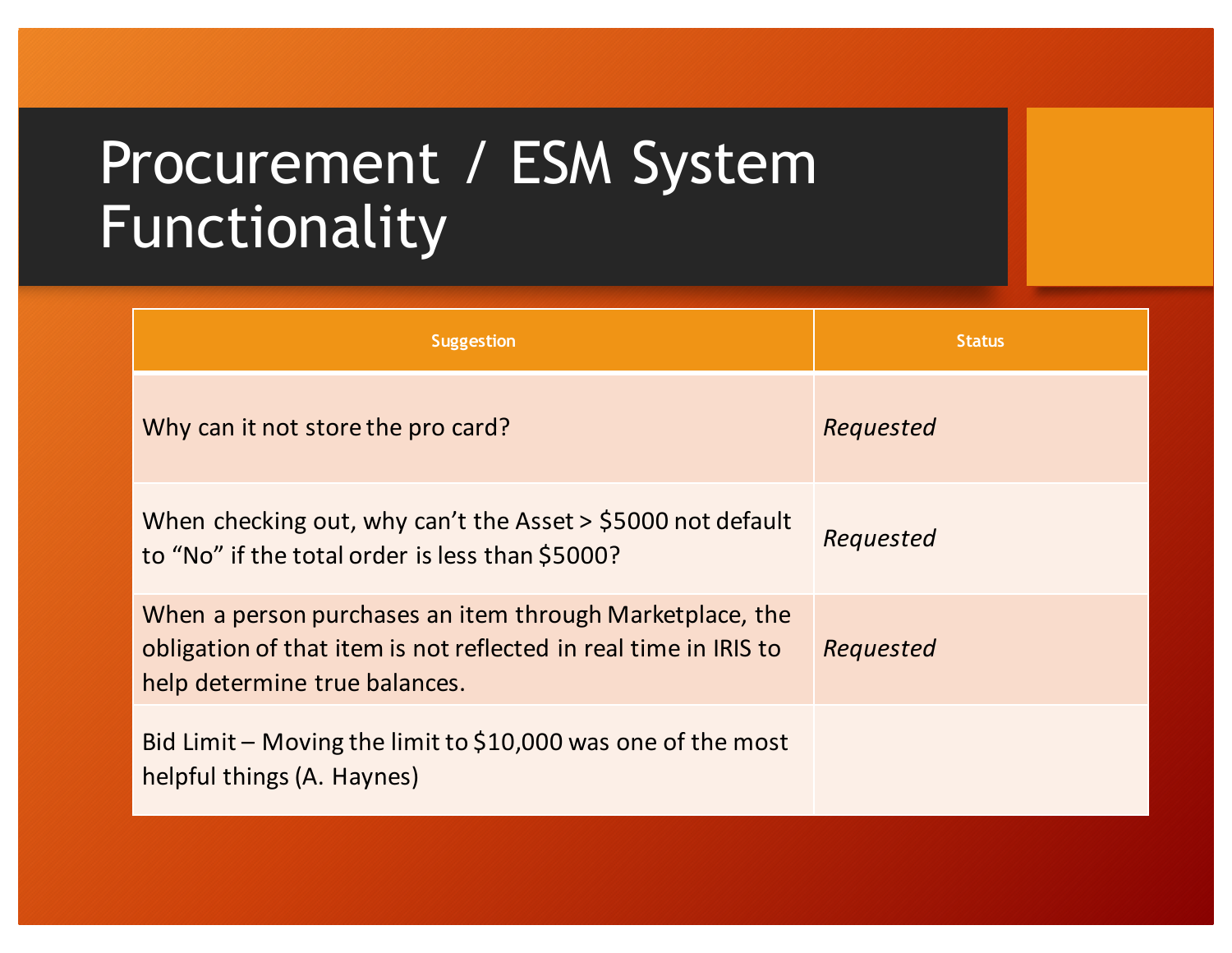#### **Contracts**

| <b>Suggestion</b>                                                                                                                                                                                                                                                                               | <b>Status</b>                                            |
|-------------------------------------------------------------------------------------------------------------------------------------------------------------------------------------------------------------------------------------------------------------------------------------------------|----------------------------------------------------------|
| Be allowed to accept software terms and conditions<br>up to a certain dollar amount when updating or<br>adding to a computer.                                                                                                                                                                   | Will need to discuss with<br><b>UTSA</b>                 |
| It seems to me that contracts are processed through<br>the system primarily in the order they come in. I<br>would think a better system would be to push the<br>easy ones through quickly which would reduce the<br>backlog. Anything that removes a bottleneck in<br>Contracts would be great. | Changes coming with<br>new staff and new system<br>(ESM) |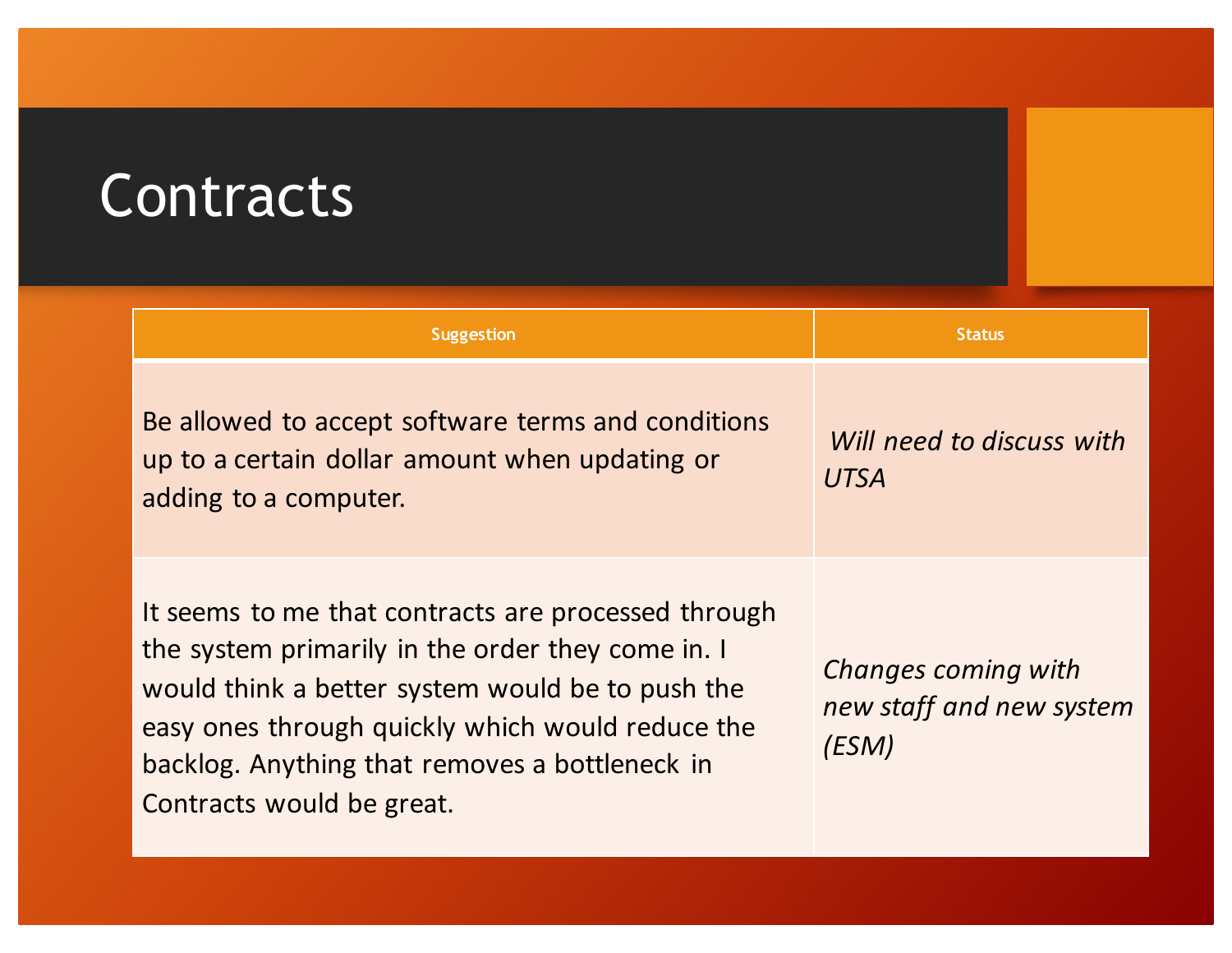# **Training**

| <b>Suggestion</b>                                                                                                                       | <b>Status</b>                            |
|-----------------------------------------------------------------------------------------------------------------------------------------|------------------------------------------|
| Create scripted templates that explain how to read E, I, R, S<br>and other account data, especially for managers.                       |                                          |
| Distribute points of contact for each of those account types<br>(E, I, R, S and other) by name, email address and work phone<br>number. |                                          |
| Get user input on program designs and partner with users in<br>delivery                                                                 | <b>Finance Directors will</b><br>address |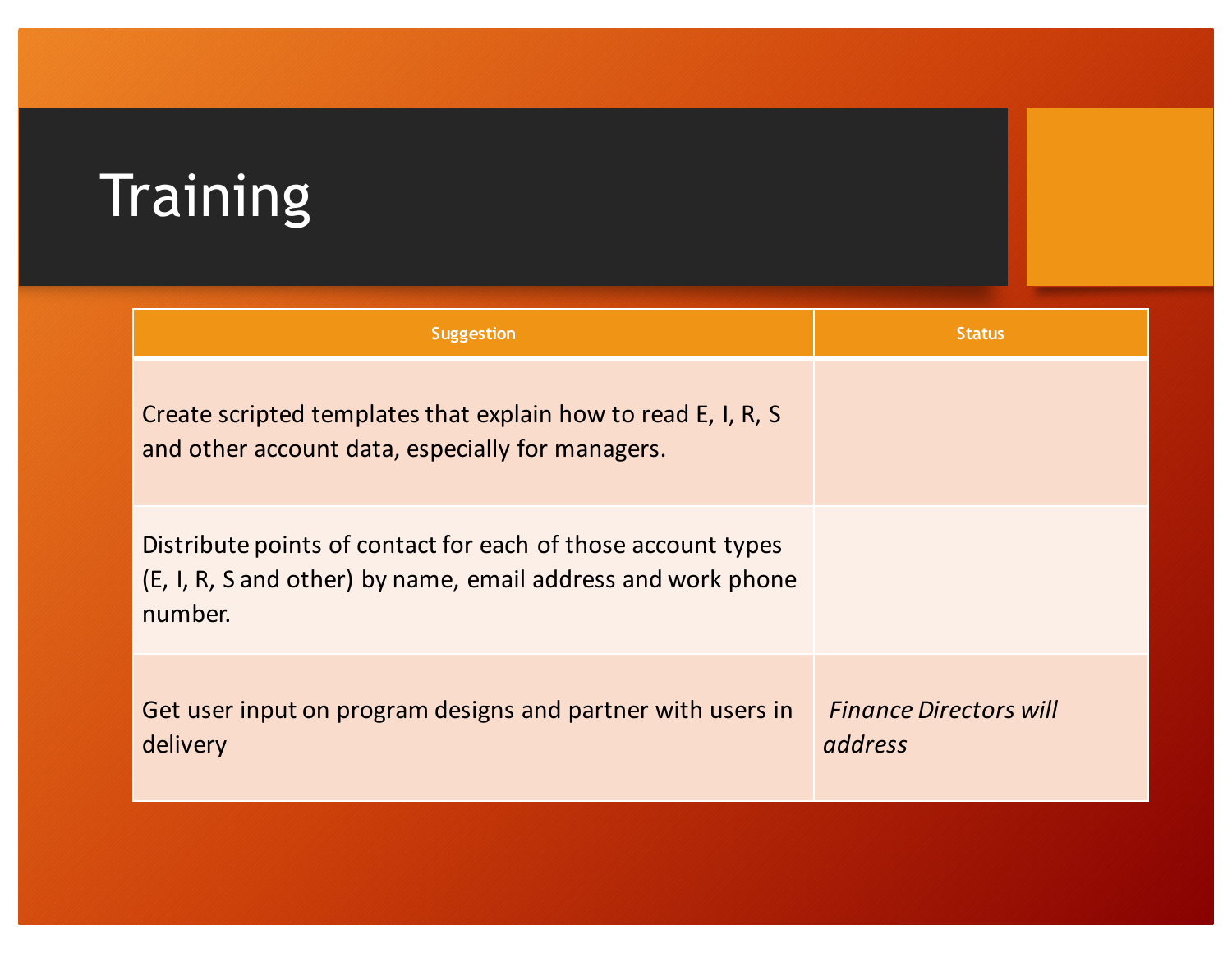### Procurement Card

| <b>Suggestion</b>                                                                                                                                                                                                                                                                                                                                                                                                           | <b>Status</b>                       |
|-----------------------------------------------------------------------------------------------------------------------------------------------------------------------------------------------------------------------------------------------------------------------------------------------------------------------------------------------------------------------------------------------------------------------------|-------------------------------------|
| REGISTRATION FEES – would love to be able to either pay with P-<br>card or be immediately reimbursed like airline tickets so individuals<br>can register themselves.                                                                                                                                                                                                                                                        | <b>DONE!</b>                        |
| AUDIT -- I completely understand the potential abuse with these<br>cards but can we make it more logical? We should not be able to<br>purchase prohibited items from the ESM Staples website therefore<br>they don't need to pick Staples charges to audit and ask us why we<br>purchase general office supplies. It would be reasonable to audit a<br>Staples charge that exceeds \$1500 to make sure it was not an asset. | To be discussed with<br><b>UTSA</b> |
| University-approved contracted vendors should be exempt from<br>these monthly audits below a threshold.                                                                                                                                                                                                                                                                                                                     | To be discussed with<br>UTSA        |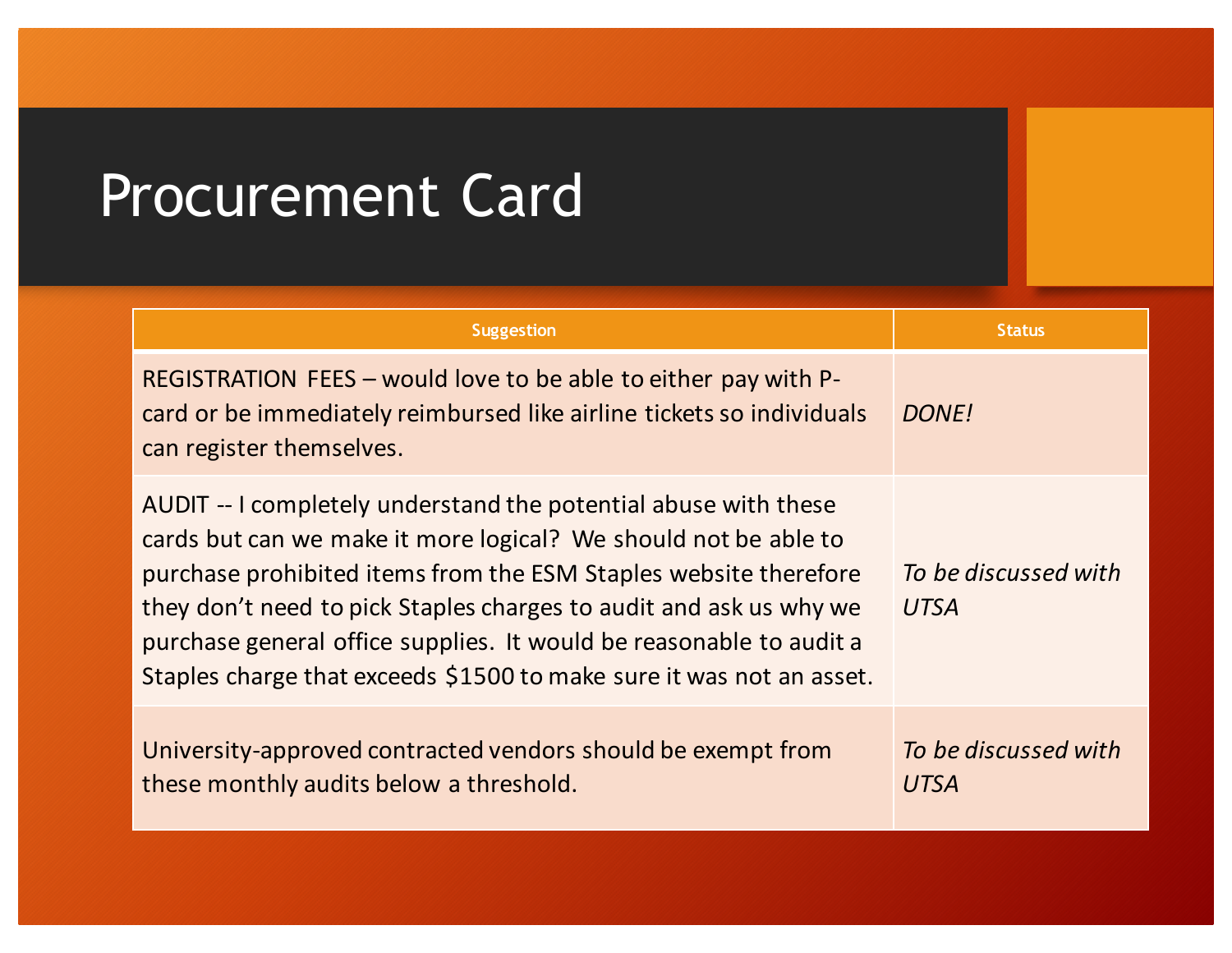# Electronic vs Paper

| <b>Suggestion</b>                               | <b>Status</b>                                                                                                                               |
|-------------------------------------------------|---------------------------------------------------------------------------------------------------------------------------------------------|
| Reduction in hard copy forms requiring original | Soon to implement forms with workflow                                                                                                       |
| signatures (i.e., Moving Allowance Form).       | through OnBase – starting with OID                                                                                                          |
| Electronic time entry (web based for biweekly   | The electronic time entry is being tested.                                                                                                  |
| and monthly) with workflow routing for          | A request has been made to include our                                                                                                      |
| approvals.                                      | campus in pilot testing.                                                                                                                    |
| Reduce PIF paperwork for position changes.      | Look at coordination between<br><b>Accounting and Payroll where payroll</b><br>can get electronic position changes in<br>lieu of paper PIF. |